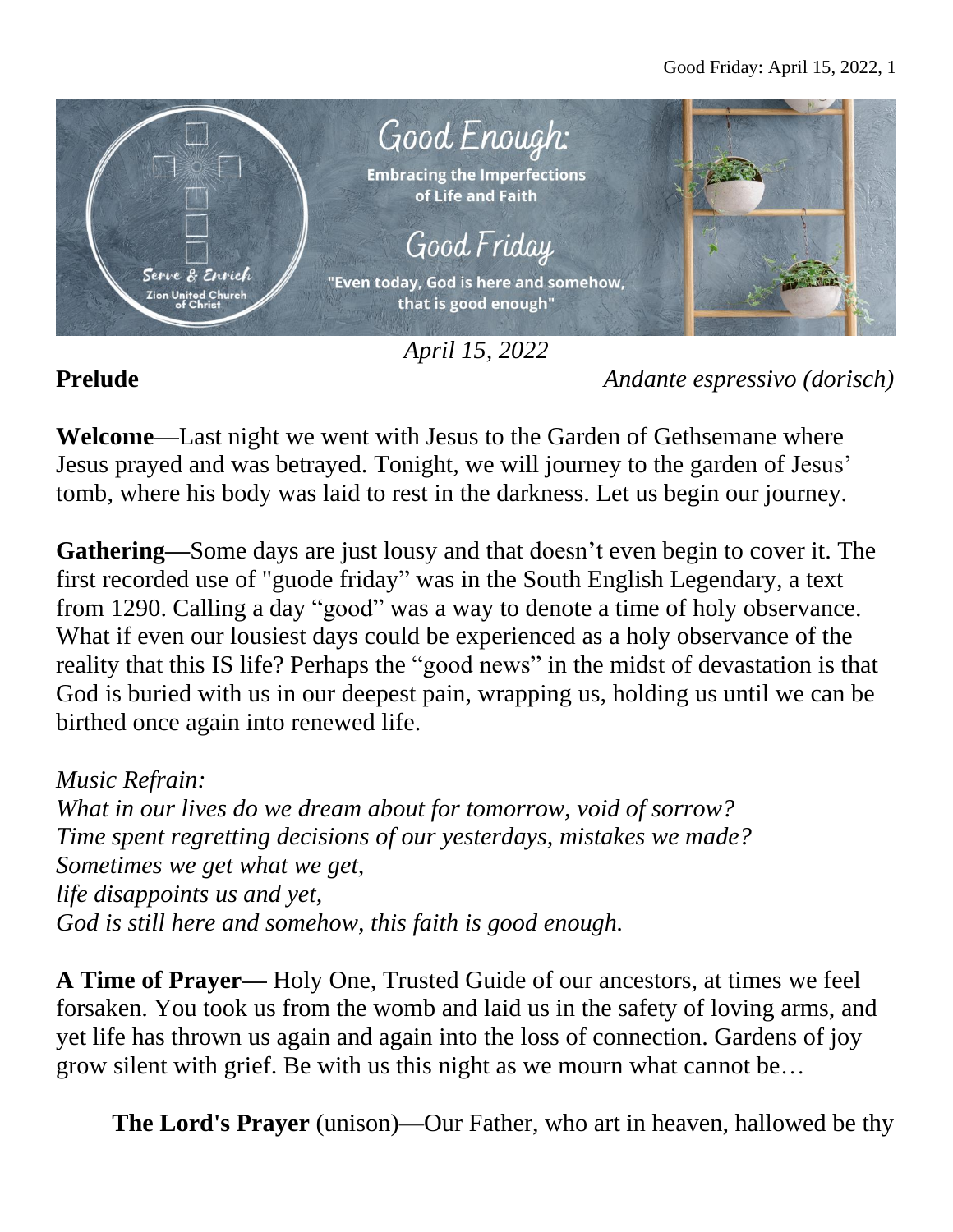name, thy kingdom come, thy will be done, on earth as it is in heaven. Give us this day our daily bread. And forgive us our debts, as we forgive our debtors. And lead us not into temptation, but deliver us from evil. For thine is the kingdom, and the power, and the glory, forever. Amen.

**Special Music** *He Became a Lamb*

**Hymn** *Lamb of God*, #281

# **Thoughts about an Imperfect Life and Faith—***Kate Bowler and Jessica Richie devotional "Mourning a Future Self" from their book Good Enough.*

…Perhaps you are in that place where grief is what makes the most sense to you right now. Because there is something that will now never be. There is an imagined future, something beautiful and dear to your heart, and it has dissolved before your eyes.

What is it that you grieve?

Perhaps your grief has a name. She is gone. He will never come back. The funeral is over, but the pain lingers. Perhaps you are grieving an event: an accident, an illness, a messy divorce. Maybe you are mourning a relationship that has come to an end with no possibility for forgiveness or reconciliation. Or perhaps you grieve for a marriage or relationship you still hope for, and work for, but one that has painted you into a corner.

Or is it someone close to you? Maybe you mourn for the relative with mental illness, a child who continues to struggle, or the loved one who will never be able to drive, work, or have the relationships that would make life feel full. Or maybe you lost an opportunity to do the right thing, say what mattered. Or perhaps you couldn't say goodbye.

I know that ache. It is a deep sadness that reverberates through our bones. We mourn not in general, but in particular. After all, love is in the details. It is, as Dr. Don Rosenstein says, "the loss of an imagined future." He is a clinical psychiatrist who works in a cancer center. An unexpected form of grief emerged for him when his son was diagnosed on the autism spectrum. He had to grieve the loss of who he'd imagined his son to be. He had to give up on the fantasy of a future where he and his son could hit tennis balls back and forth. Of course, his son is lovable and loved. But Don had to mourn his expectations and root around for a new dream of what it means to be the dad of his *actual* son, not just the son he thought he might have.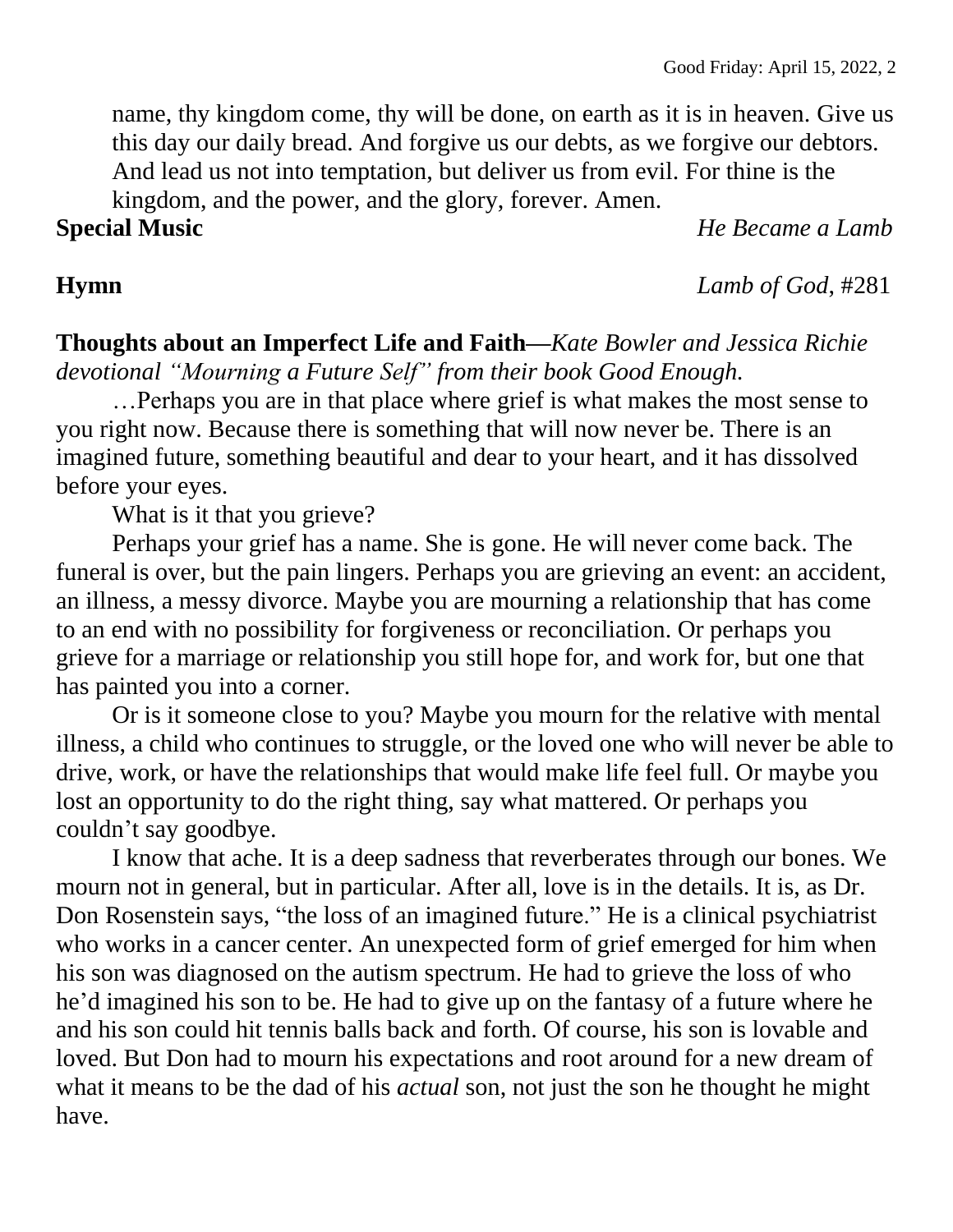Loss requires us to reimagine hope. But before hope comes acknowledgment. Let us count not only our blessings, but our losses. That might sound "negative" to people accustomed to leaning on optimism, but there are good reasons for starting with a deep accounting of loss. Honesty allows us a moment to pause and take stock *before* we forge ahead.

Acknowledging "this will never be" is the precursor to imagining what might happen next. Without it, we may inadvertently find ourselves trapped in what psychologists call "identity foreclosure." As psychologist Adam Grant describes, we can get tunnel vision. We commit and recommit to a single vision of the future, shutting down any alternate plans and the ability to adjust. You wanted to be a parent, but infertility made it too difficult. You hoped for a long-term partner by this age, but they haven't come along. You were excited to help raise your grandkids, but then they moved away. We are forever being kept from an imagined future. And without honesty, we cannot first mourn that loss.

When you cannot have the future you imagined, let the tears flow. Let yourself mourn. Pour out your grief in all its truth, with all your power, in whatever form comes. With words or songs or talking with friends. Long walks or screaming into the void. Let it out.

Tell God the whole of it. Even though it hurts. And especially the honest, angry parts. Anger is our soul's sentry, put there to protect our boundaries and the vulnerabilities we carry.

"To everything there is a season, and a time for every purpose under heaven." (Ecclesiastes 3:1) There is a time to mourn. Let it take up as much space as it needs…

**A TENEBRAE ("Shadow" or "Darkness")** *John 18:12-19:42* (NRSV) *Pastor:* Last night in our Maundy Thursday service, we gathered with Jesus in the Upper Room. There is only one other place in the Gospels where the Greek word used to describe the Upper Room was also repeated–the place, the room where Jesus was born. Two places where the dark birthed something new… the dark womb and the dark tomb. Tonight we continue the story that began last night in a tradition of "tenebrae" or "darkness," descending with Jesus into the depths of our own stories of grief, disappointment, and betrayal.

As we prepare to walk with Jesus on his path toward the cross, we hear now *Via Dolorosa*, meaning the "Sorrowful Way" or the "Way of Suffering."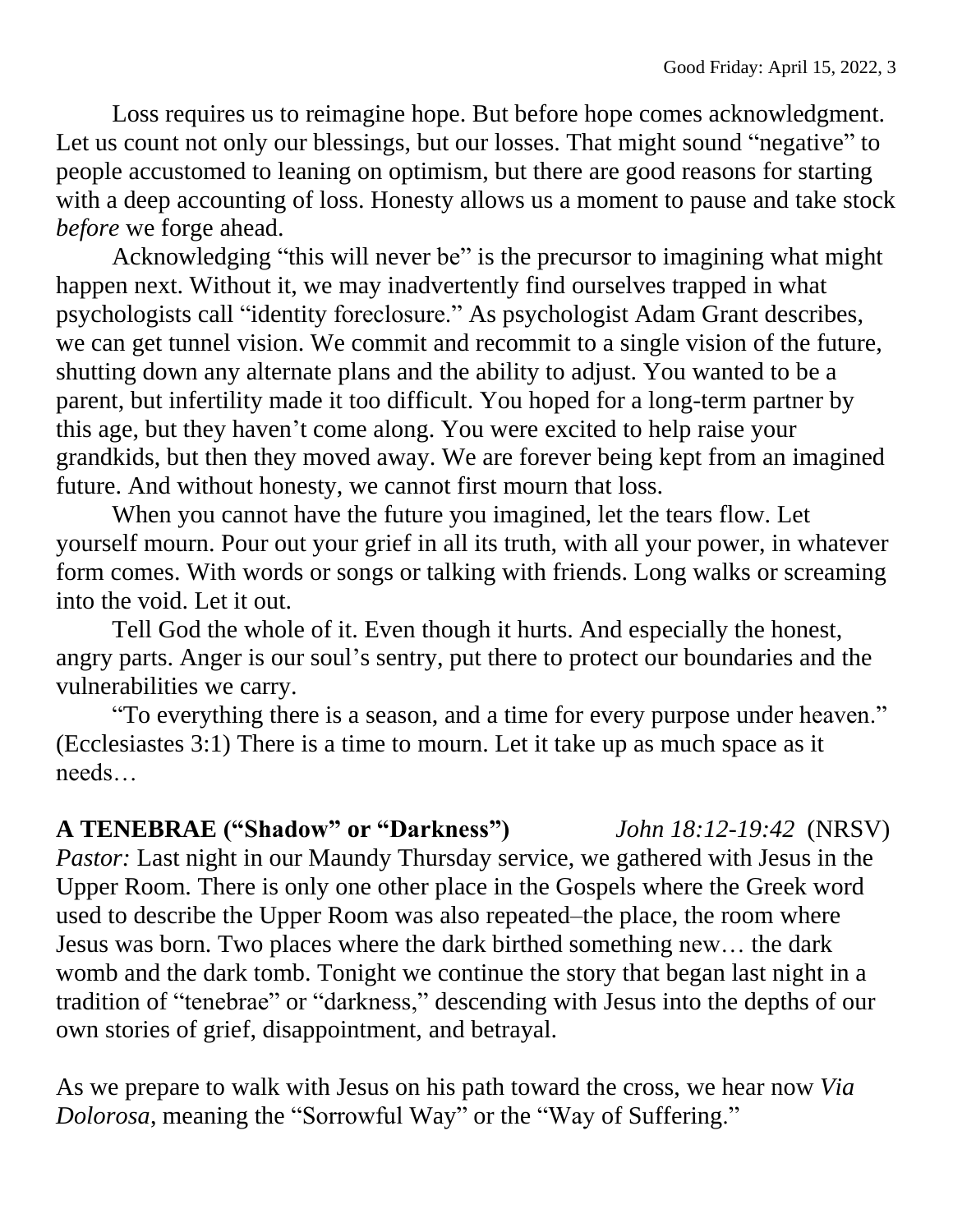**Special Music** *Via Dolorosa,* Soloist Karie Hon

# *The first candle is extinguished*

Reader: So the band of soldiers and their captain and the officers of the Judean authorities seized Jesus and bound him. First they led him to Annas; for he was the father–in–law of Caiaphas, who was high priest that year. It was Caiaphas who had given counsel to the religious authorities that it was expedient that one man should die for the people.

# *The second candle is extinguished*

Reader: Simon Peter followed Jesus, and so did another disciple. As this disciple was known to the high priest, he entered the court of the high priest along with Jesus, while Peter stood outside at the door. So the other disciple, who was known to the high priest, went out and spoke to the woman who guarded the gate, and brought Peter in. The woman who guarded the gate said to Peter, "Are not you also one of this man's disciples?" He said, "I am not." Now the servants and officers had made a charcoal fire, because it was cold, and they were standing and warming themselves; Peter also was with them, standing and warming himself.

# *The third candle is extinguished*

Reader: The high priest then questioned Jesus about his disciples and his teaching. Jesus answered him, "I have spoken openly to the world; I have always taught in synagogues and in the temple, where all Jewish people come together; I have said nothing secretly. Why do you ask me? Ask those who have heard me, what I said to them; they know what I said." When he had said this, one of the officers standing by struck Jesus with his hand, saying, "Is that how you answer the high priest?" Jesus answered him, "If I have spoken wrongly, bear witness to the wrong; but if I have spoken rightly, why do you strike me?" Annas then sent him bound to Caiaphas the high priest

# *.The fourth candle is extinguished*

Reader: Now Simon Peter was standing and warming himself. They said to him, "Are not you also one of his disciples?" He denied it and said, "I am not." One of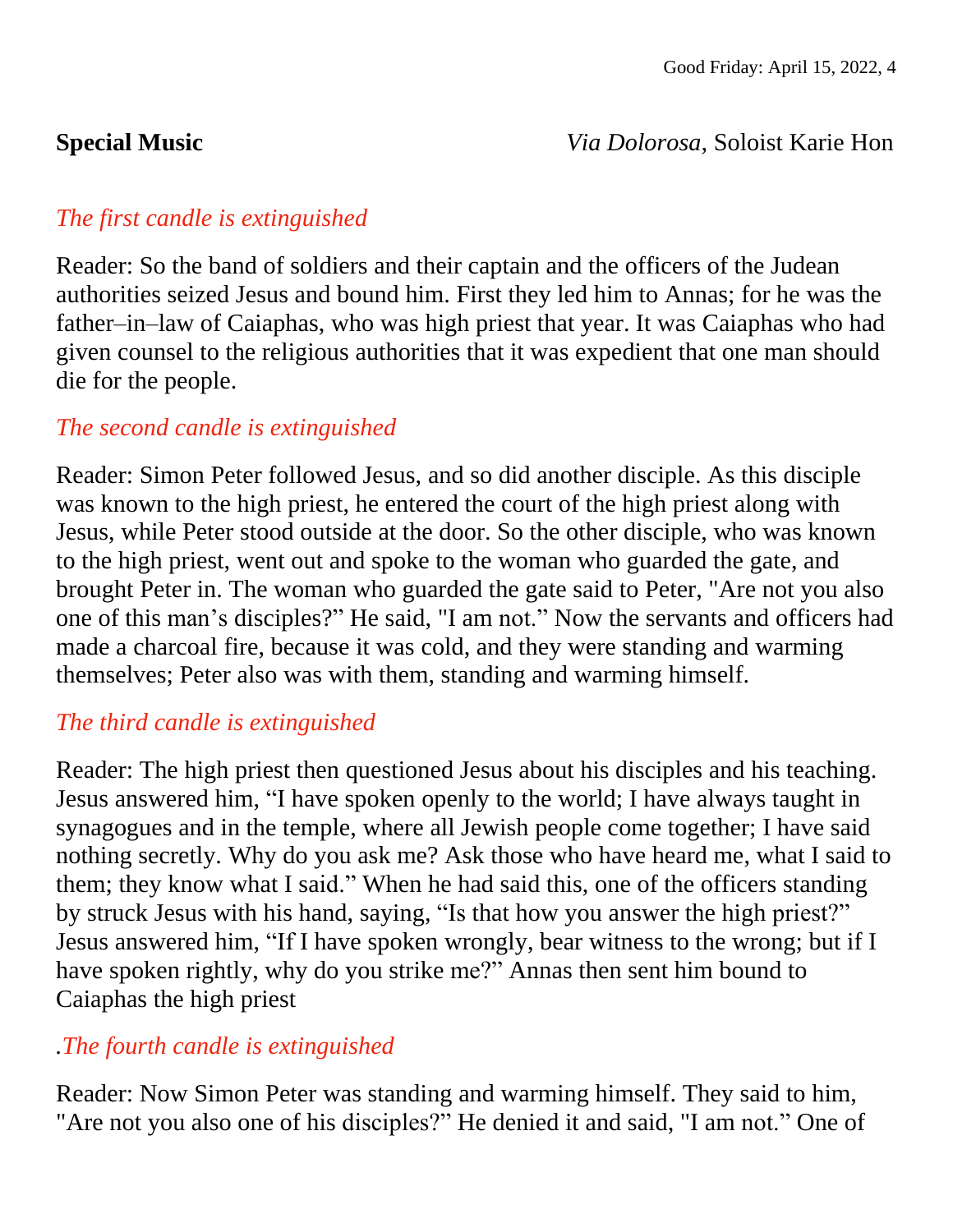the servants of the high priest, a kinsman of the man whose ear Peter had cut off, asked, "Did I not see you in the garden with him?" Peter again denied it; and at once the cock crowed.

# *The fifth candle is extinguished*

Reader: Then they led Jesus from the house of Caiaphas to Pilate's headquarters. It was early. They themselves did not enter the headquarters, so that they might not be defiled, but might eat the Passover. So Pilate went out to them and said, "What accusation do you bring against this man?" They answered him, "If this man were not an evildoer, we would not have handed him over." Pilate said to them, "Take him yourselves and judge him by your own law." The religious authorities said to him, "It is not lawful for us to put any man to death." This was to fulfill the word which Jesus had spoken to show by what death he was to die.

# *The sixth candle is extinguished*

Reader: Pilate entered the headquarters again and called Jesus, and said to him, "Are you the King of the Jews?" Jesus answered, "Do you say this of your own accord, or did others say it to you about me?" Pilate answered, "Am I a Jew? Your own nation and the chief priests have handed you over to me; what have you done?" Jesus answered, "My kingship is not of this world; if my kingship were of this world, my servants would fight, that I might not be handed over to the religious authorities; but my kingship is not from the world." Pilate said to him, "So you are a king?" Jesus answered, "You say that I am a king. For this I was born, and for this I have come into the world, to bear witness to the truth. Every one who is of the truth hears my voice." Pilate said to him, "What is truth?"

### *The seventh candle is extinguished*

Reader: After Pilate had said this, he went to the religious authorities again, and told them, "I find no crime in him. But you have a custom that I should release one man for you at the Passover; will you have me release for you the King of the Jews?" They cried out again, "Not this man, but Barabbas!" Now Barabbas was a robber.

#### *The eighth candle is extinguished*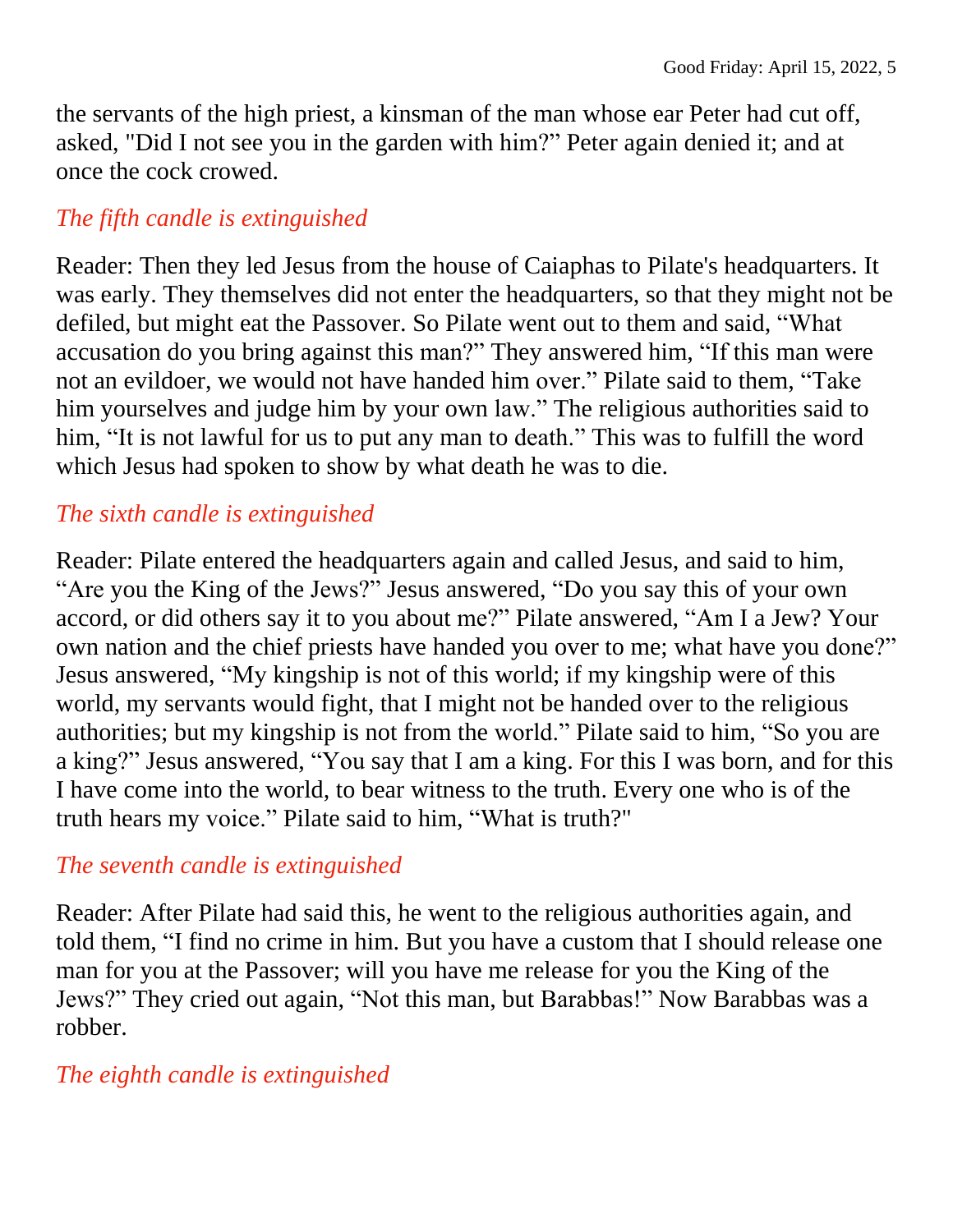Reader: Then Pilate took Jesus and scourged him. And the soldiers plaited a crown of thorns, and put it on his head, and arrayed him in a purple robe; they came up to him, saying, "Hail, King of the Jews!" and struck him with their hands. Pilate went out again, and said to them, "See, I am bringing him out to you, that you may know that I find no crime in him." So Jesus came out, wearing the crown of thorns and the purple robe. Pilate said to them, "Behold the man!" When the chief priests and the officers saw him, they cried out, "Crucify him, crucify him!" Pilate said to them, "Take him yourselves and crucify him, for I find no crime in him." The religious authorities answered him, "We have a law, and by that law he ought to die, because he has made himself the Son of God." When Pilate heard these words, he was the more afraid; he entered the headquarters again and said to Jesus, "Where are you from?" But Jesus gave no answer. Pilate therefore said to him, "You will not speak to me? Do you not know that I have power to release you, and power to crucify you?" Jesus answered him, "You would have no power over me unless it had been given you from above; therefore he who delivered me to you has the greater sin."

# *The ninth candle is extinguished*

Reader: Upon this Pilate sought to release him, but the religious authorities cried out, "If you release this man, you are not Caesar's friend; every one who makes himself a king sets himself against Caesar." When Pilate heard these words, he brought Jesus out and sat down on the judgment seat at a place called The Pavement, and in Hebrew, Gab'-ba-tha. Now it was the day of Preparation of the Passover; it was about the sixth hour. He said to the religious authorities, "Behold your King!" They cried out, "Away with him, away with him, crucify him!" Pilate said to them, "Shall I crucify your King?" The chief priests answered, "We have no king but Caesar." They handed him over to them to be crucified.

### *The tenth candle is extinguished*

Reader: So they took Jesus, and he went out, bearing his own cross, to the place called the place of a skull, which is called in Hebrew, Gol'-go-tha. There they crucified him, and with him two others, one on either side, and Jesus between them. Pilate also wrote a title and put it on the cross; it read, "Jesus of Nazareth, the King of the Jews." Many of the Judeans read this title, for the place where Jesus was crucified was near the city; and it was written in Hebrew, in Latin, and in Greek. The Jewish chief priests then said to Pilate, "Do not write, 'The King of the Jews,'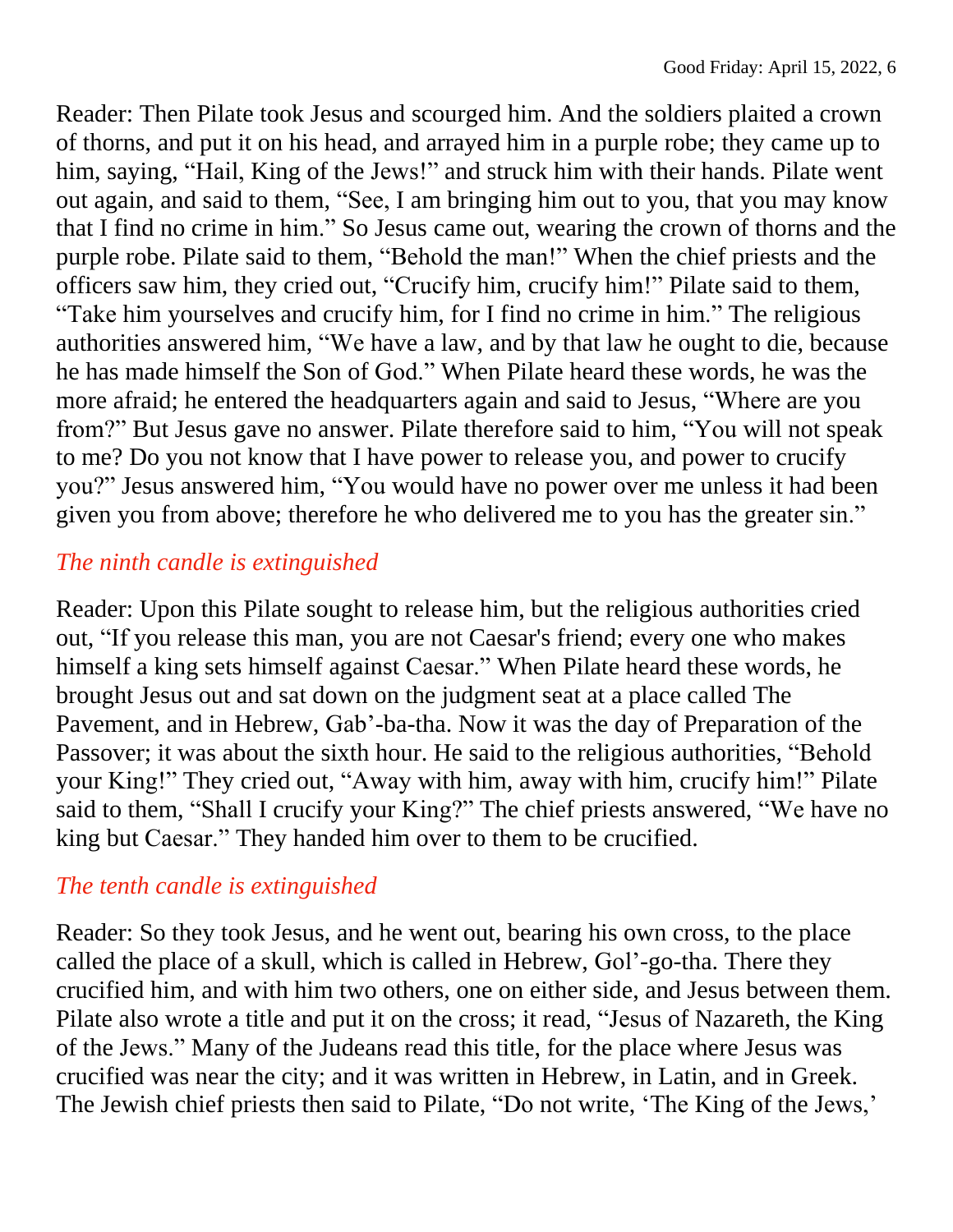but, 'This man said, I am King of the Jews.'" Pilate answered, "What I have written I have written."

### *The eleventh candle is extinguished*

Reader: When the soldiers had crucified Jesus, they took his garments and made four parts, one for each soldier; also his tunic. But the tunic was without seam, woven from top to bottom; so they said to one another, "Let us not tear it, but cast lots for it to see whose it shall be." This was to fulfill the scripture, "They parted my garments among them, and for my clothing they cast lots."

### *The twelfth candle is extinguished*

Reader: So the soldiers did this. But standing by the cross of Jesus were his mother, and his mother's sister, Mary the wife of Clopas, and Mary Magdalene. When Jesus saw his mother, and the disciple whom he loved standing near, he said to his mother, "Woman, behold, your son!" Then he said to the disciple, "Behold, your mother!" And from that hour the disciple took her to his own home.

# *The thirteenth candle is extinguished*

Reader: After this, Jesus, knowing that all was now finished, said (to fulfill the scripture), "I thirst." A bowl full of vinegar stood there; so they put a sponge full of the vinegar on hyssop and held it to his mouth. When Jesus had received the vinegar, he said, "It is finished"; and he bowed his head and gave up his spirit.

### *The fourteenth candle is extinguished*

Reader: Since it was the day of Preparation, in order to prevent the bodies from remaining on the cross on the sabbath (for that sabbath was a high day), the religious authorities asked Pilate that their legs might be broken, and that they might be taken away. So the soldiers came and broke the legs of the first, and of the other who had been crucified with him; but when they came to Jesus and saw that he was already dead, they did not break his legs. But one of the soldiers pierced his side with a spear, and at once there came out blood and water. He who saw it has borne witness—his testimony is true, and he knows that he tells the truth—that you also may believe. For these things took place that the scripture might be fulfilled, "Not a bone of him shall be broken." And again another scripture says, "They shall look on him whom they have pierced."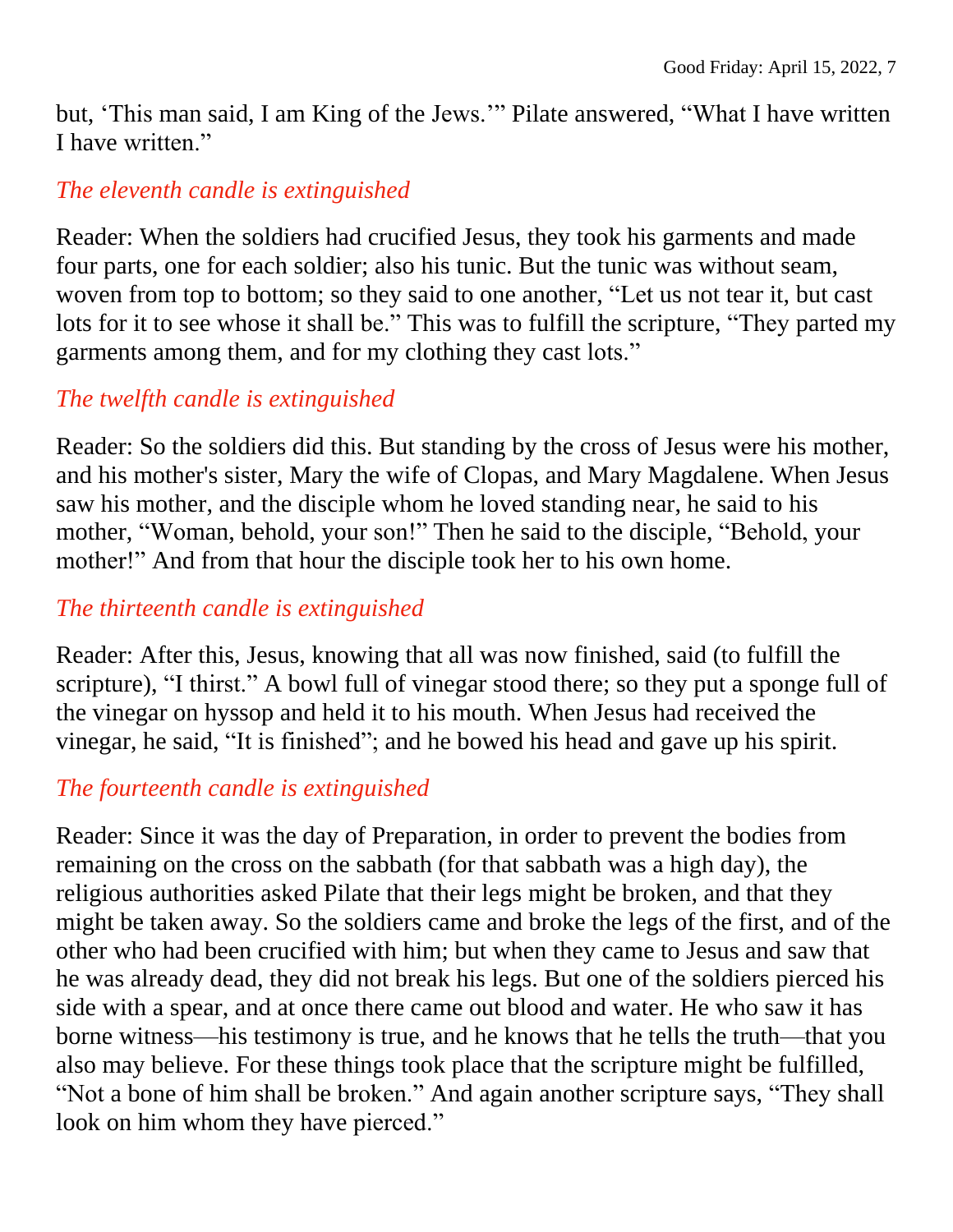#### *The pastor reads the next section while moving to the garden area of the worship space. The Christ candle goes with them.*

Pastor: After this, Joseph of Arimathea, who was a disciple of Jesus, but secretly, for fear of the religious authorities, asked Pilate that he might take away the body of Jesus, and Pilate gave him leave. So he came and took away his body. Nicodemus also, who had at first come to him by night, came bringing a mixture of myrrh and aloes, about a hundred pounds' weight. They took the body of Jesus, and bound it in linen cloths with the spices, as is the burial custom of the Jews. Now in the place where he was crucified there was a garden, and in the garden a new tomb where no one had ever been laid. So because of the Jewish day of Preparation, as the tomb was close at hand, they laid Jesus there.

**Hymn** *O Sacred Head Now Wounded, #284*

# **Wrapped in Cloths of Care**

*Leader: [from the Garden, addressing the congregation]* And so we find ourselves in another garden, a place of burial. I invite you to call to your mind a word or phrase of something in your life that you mourn and let it rest in the piece of cloth that you've been given. You're invited to wrap that cloth around your wrist to wear out into the night. Perhaps even until Easter morning. In this way we draw in another bookend in this story… the swaddling clothes that wrapped Jesus at his birth and the linen burial cloths in the story of his death. Indeed, in the silence of the garden, the shadows of the tomb, the depths of our grief, remember that in the midst of devastation, God is buried with us in our deepest pain, wrapping us, holding us until we are birthed once again into renewed life. After the music and blessing, you are invited to stay a while in prayer and then to leave in silence.

**Special Music** *Were You There*

### **A Blessing for When You Mourn What Could Have Been**

*Blessed are you,* friend, sitting among the shards of what could have been. It is broken now, that dream you loved, and it has spilled out all over the ground. Blessed are you, dear one, letting your eyes look around and remember all the hope your dream once contained. All the love. All the beauty. Blessed are you, telling your tears they can flow. Telling your anger it can speak. Blessed are you when